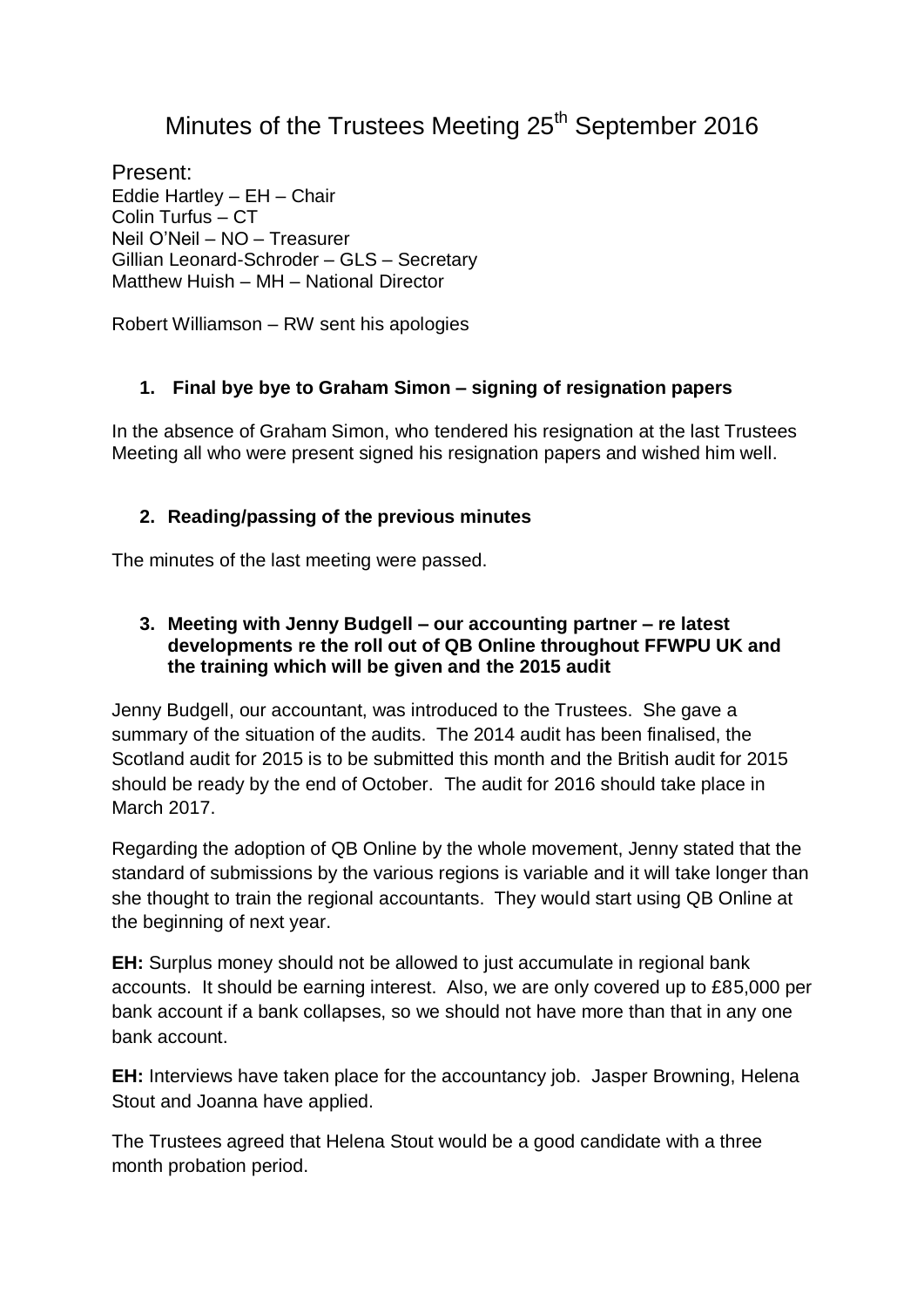**Action Point: EH** will speak to Tom to make sure that the redundancy process is going through for Joanna.

**4. Report on the latest deliberations of the Steering Committee implementing the Restructuring Proposal including the work being done by Neil regarding an Investment Policy, Financial Procedures document, and the guidelines for the National Council budgetary process being developed with a few people in the FC**

NO is preparing three documents on a *Reserves and Investment Policy*, a *Financial Procedures* document and *Guidelines for the National Council budgetary process*. Drafts of two of these documents were sent to the Trustees on 24/09/2016 for their comments.

**NO:** As we have £42 million worth of property, we should build up two reserve funds to protect it:

- 1) A sinking fund which is 0.5% of the value of the properties, as recommended by the Charity Commission. This fund will continue to be used to maintain the properties to be managed by Simon Rosselli. At present we have £70,000, but we should build this up;
- 2) A 'Liquid Fund' which we build up to hold 2 months worth of our annual operating costs; managed by Chris Jones.

A certain amount of money should also be invested into various ad hoc projecrts proposed by members throughout the UK to the amount of £20,000.

**EH:** MH needs to plan his projects for next year.

**MH:** By the end of October, the departments should have made their proposals. We might be better off separating the departments' budgets from new projects. There is also a desire on the part of the Council of Communities to make proposals for projects.

**NO:** Simon Rosselli wrote a letter to the departments last year asking them to submit their proposals for projects. GS was going to write the letter this year. However, as he is no longer here someone else who know the system needs to write the letter. Simon Rosselli should do this again.

**EH:** There is a problem with Julian Hoyte's caretaking of Lancaster Gate. He is not hitting his targets for renting out the rooms. Tom had a meeting with Julian to discuss this.

There was a fire in the Lancaster Gate building. We need a full report about it from Tom O'Connell. We also need to check how often our electric and gas appliances are tested.